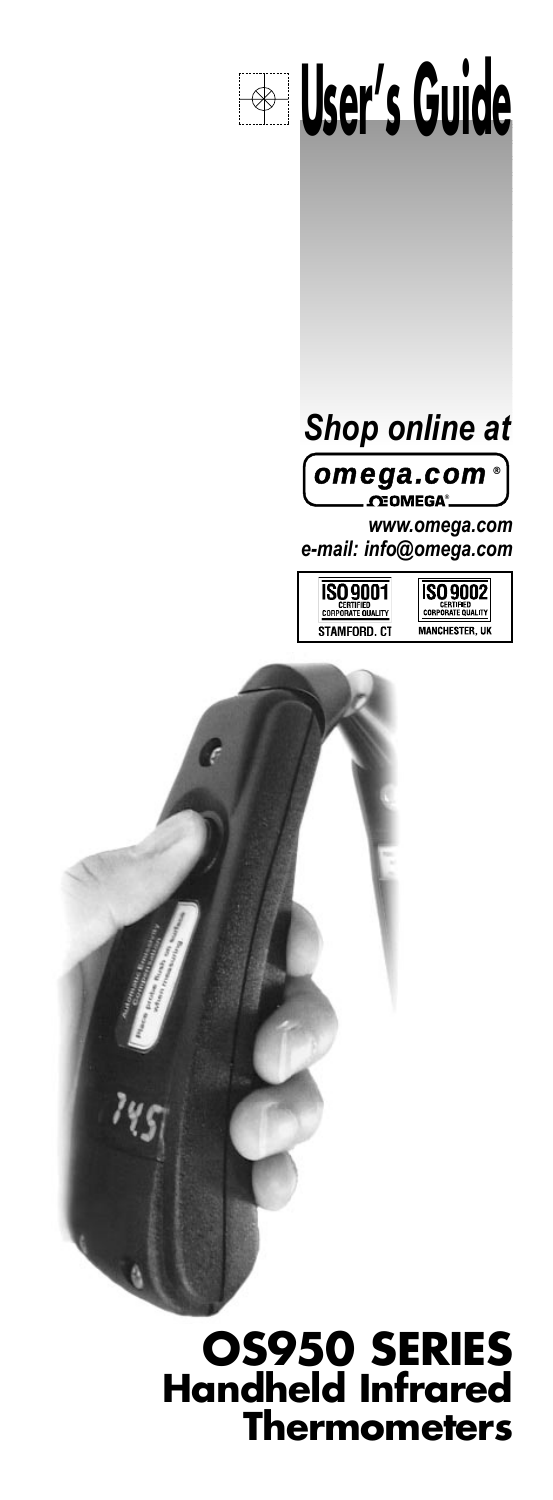

 $\Omega$ **EOMEGA**<sup>2</sup>

**OMEGAnet<sup>®</sup> On-Line Service Internet e-mail<br>www.omega.com info@omega.com www.omega.com info@omega.com**

### **Servicing North America:**

| USA:<br>ISO 9001<br>Certified | One Omega Drive, Box 4047<br>Stamford CT 06907-0047<br>Tel: (203) 359-1660<br>e-mail: info@omega.com | FAX: (203) 359-7700 |
|-------------------------------|------------------------------------------------------------------------------------------------------|---------------------|
| Canada:                       | 976 Bergar<br>Laval (Quebec) H7L 5A1<br>Tel: (514) 856-6928<br>e-mail: info@omega.ca                 | FAX: (514) 856-6886 |

#### **For immediate technical or application assistance:**

| USA and<br>Canada:                                 | Sales Service: 1-800-826-6342 / 1-800-TC-OMEGA®<br>Customer Service: 1-800-622-2378 / 1-800-622-BEST®<br>Engineering Service: 1-800-872-9436 / 1-800-USA-WHEN®<br>TELEX: 996404 EASYLINK: 62968934 CABLE: OMEGA                        |                                                    |
|----------------------------------------------------|----------------------------------------------------------------------------------------------------------------------------------------------------------------------------------------------------------------------------------------|----------------------------------------------------|
| Mexico:                                            | En Español: (001) 203-359-7803<br>FAX: (001) 203-359-7807                                                                                                                                                                              | e-mail: espanol@omega.com<br>info@omega.com.mx     |
|                                                    | <b>Servicing Europe:</b>                                                                                                                                                                                                               |                                                    |
| Benelux:                                           | Postbus 8034, 1180 LA Amstelveen, The Netherlands<br>Tel: +31 (0)20 3472121 FAX: +31 (0)20 6434643<br>Toll Free in Benelux: 0800 0993344<br>e-mail: sales@omegaeng.nl                                                                  |                                                    |
| Czech<br>Republic                                  | Rudé armády 1868, 733 01 Karviná 8<br>Tel: +420 (0)69 6311899<br>Toll Free: 0800-1-66342                                                                                                                                               | FAX: +420 (0)69 6311114<br>e-mail: czech@omega.com |
| France:                                            | 9, rue Denis Papin, 78190 Trappes<br>Tel: +33 (0)130 621 400<br>Toll Free in France: 0800-4-06342<br>e-mail: sales@omega.fr                                                                                                            | FAX: +33 (0)130 699 120                            |
| Germany/<br>Austria:                               | Daimlerstrasse 26, D-75392 Deckenpfronn, Germany<br>Tel: + 49 (0) 7056 9398-0 FAX: +49 (0) 7056 9398-29<br>Toll Free in Germany: 0800 639 7678<br>e-mail: info@omega.dl                                                                |                                                    |
| United:<br>Kingdom<br><b>ISO 9002</b><br>Certified | One Omega Drive, River Bend Technology Centre<br>Northbank, Irlam, Manchester<br>M44 5BD United Kingdom<br>Tel: +44 (0)161 777 6611 FAX: +44 (0)161 777 6622<br>Toll Free in United Kingdom: 0800-488-488<br>e-mail: sales@omega.co.uk |                                                    |

It is the policy of OMEGA to comply with all worldwide safety and EMC/EMI regulations that apply. OMEGA is constantly pursuing certification of its products to the European New Approach Directives. OMEGA will add the CE mark to every appropriate device upon certification.

The information contained in this document is believed to be correct, but OMEGA Engineering, Inc. accepts no liability for any errors it contains, and reserves the right to alter specifications without notice. WARNING: These products are not designed for use in, and should not be used for, patient-connected applications.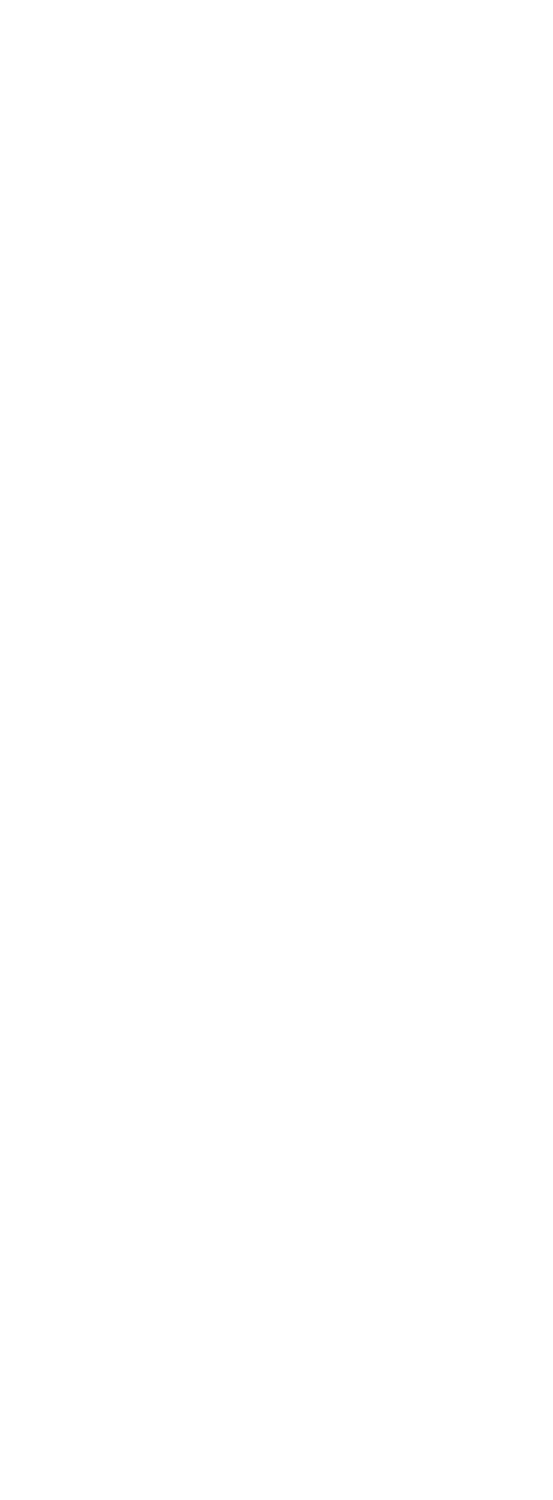# **Table of Contents**

| Chapter One - Welcome to Infrared Thermometry 1 |  |
|-------------------------------------------------|--|
|                                                 |  |
|                                                 |  |
| 1.3 Models and Ordering Information 1           |  |
|                                                 |  |
|                                                 |  |
| 2.2 To Change Display Measurement Units 2       |  |
| 2.3 To Change Mode of Operation 3               |  |
| 2.4 Temperature Measurements 3                  |  |
| 2.4.1 General Operation 3                       |  |
| 2.4.2 Temperature Measurement of                |  |
| Moving Targets 4                                |  |
| 2.4.3 High Temperature Targets 4                |  |
| 2.5 MAX Mode Temperature Measurements 4         |  |
| 2.5.1 General Operation 4                       |  |
| 2.6 SCAN Mode Temperature Measurements 5        |  |
| 2.6.1 General Operation 5                       |  |
| Chapter Three - Measurement Tips 5              |  |
| 3.1 Optimizing Target Area Measurements 5       |  |
| 3.2 Measuring Metallic Targets 6                |  |
| 3.3 Optimizing AESC Measurements for            |  |
|                                                 |  |
| 3.4 Measuring Transparent Materials 6           |  |
| 3.5 Measuring Wet or Icy Surfaces 6             |  |
|                                                 |  |
|                                                 |  |
|                                                 |  |
|                                                 |  |
|                                                 |  |
| Chapter Five - Troubleshooting 7                |  |
|                                                 |  |
| 5.2 Troubleshooting Measurement Difficulties 9  |  |
| Chapter Six - OS950™ Specifications 9           |  |
|                                                 |  |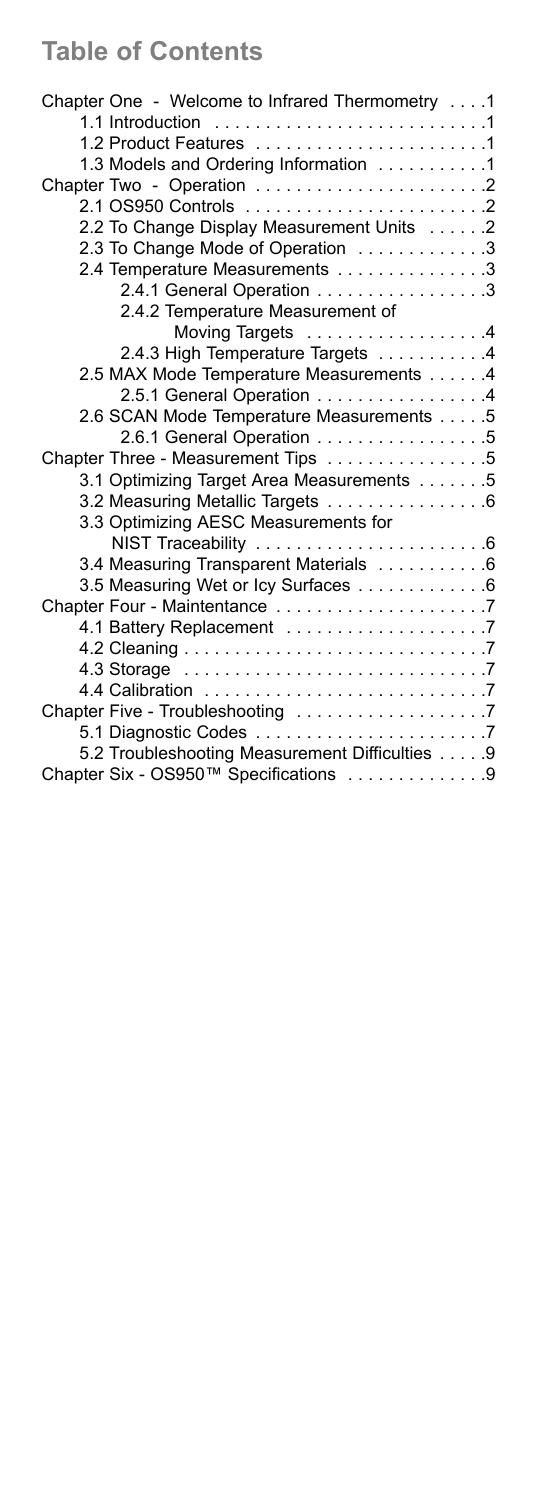# **Chapter One - Welcome to Infrared Thermometry**

## **1.1 Introduction**

Omega Engineering, the world's leading manufacturer of infrared temperature systems, presents the low cost OS950™ Series of hand held infrared thermometers. These dual-purpose systems function as both NIST traceable temperature calibrators and thermal scanning devices. Make fast, accurate, and reliable temperature measurements using advanced non-contact IR technology.

Meet your company's product quality conformance needs with the OS950's patented Automatic Emissivity Compensation System (AECS). In this mode, the unit will provide precision temperature measurements of spot targets, without knowing the target's emissivity value, and without errors caused by other sources of incident radiation. Since the OS950 is NIST traceable, it can function as a primary temperature calibrator for other temperature measuring devices, serving your corporate quality instrument calibration programs. Operate the OS950 in SCAN mode, for thermal scanning measurements over a range of target temperatures. Thermal Scanning is very useful in many applications such as evaluating insulation, monitoring machinery, and inspecting electrical equipment. Or the OS950 may be operated in the MAX mode where the highest temperature measured while monitoring is presented.

This manual provides complete instructions on how to operate and use your OS950-- to provide fast, accurate, reliable temperature measurements for your application needs.

## **1.2 Product Features**

Designed for ease of use and measurement flexibility, the OS950 features:

- Dual purpose, AECS as well as MAX and SCAN measurement modes
- Measurement resolution to 0.1 °F or 0.1 °C
- Factory calibration for precise results
- A 10 second display reading hold
- Internal self test and error diagnostic codes to insure proper function

## **1.3 Models and Ordering Information**

- OS950 -50 to 550°F (-45 to 287°C) Unit includes a 9 V DC Alkaline Battery and OS950 Instruction Manual. Also available with a Remote Sensor, RS232 Digital Output and an Analog Output.
- OS953 0 to 1000°F (-18 to 538°C) Unit includes a 9 V DC Alkaline Battery and OS950 Instruction Manual. Also available with a Remote Sensor, RS232 Digital Output and an Analog Output.
- OS955 0 to 1207°F (86 to 653°C) Unit includes a Remote Sensor, 9 V DC Alkaline Battery and OS950 Instruction Manual. Also available with an RS232 Digital Output and an Analog Output.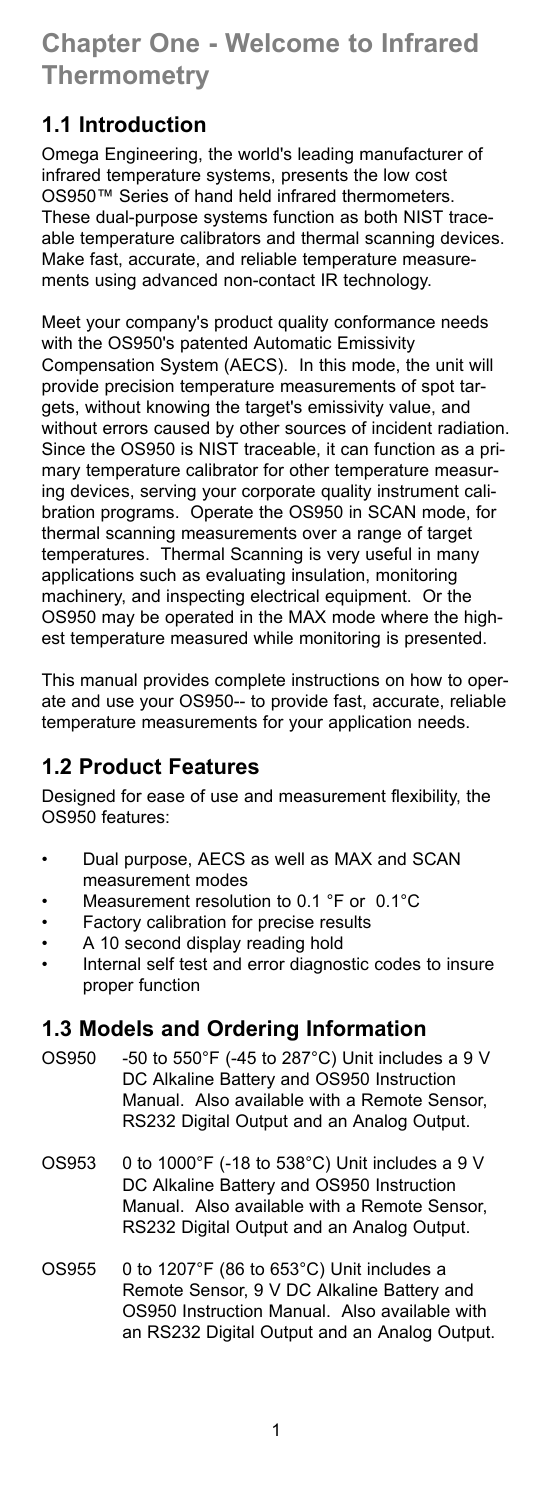OS956 0 to 1600°F (86 to 871°C) Unit includes a Remote Sensor, 9 V DC Alkaline Battery and OS950 Instruction Manual. Also available with an RS232 Digital Output and an Analog Output.

## **Chapter Two - Operation**

## **2.1 OS950 Controls**



| <b>LED Display</b> | Displays target temperature and diag-<br>nostic codes |
|--------------------|-------------------------------------------------------|
| Measurement        | To turn on and start temperature meas-                |
| button             | urement                                               |
| Nosepiece          | Automatic emissitivity compensation                   |
| w/AECS cup         | system nosepiece to contact target                    |
| Sensor window      | Sensor viewing area for IR detector                   |

## **2.2 To Change Display Measurement Units**

The OS950 Models come from the factory displaying temperature in units of Fahrenheit. To display readings in units of Celsius, perform the following steps:

- 1. Remove the screw from the underside of the case.
- 2. Remove the cover, exposing the battery area.
- 3. Locate the push button switch as shown in the picture.
- 4. With the unit off (display is blank), push the push button in.
- 5. Holding the push button in, turn the unit on with the MEASUREMENT button.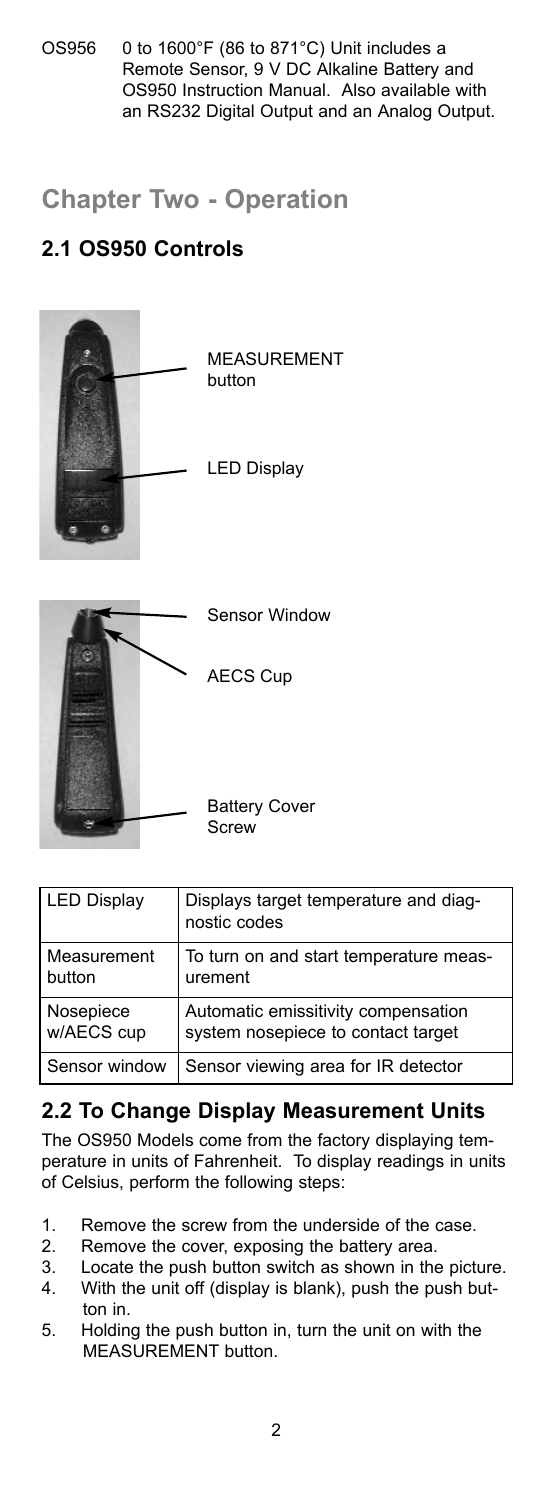The instrument now reads in °C instead of °F. To return to the original setting, simply repeat the process.



## **2.3 To Change Mode of Operation**

The OS950 Models come from the factory operating in the MAX mode. To change to the SCAN mode perform the following steps:

- 1. Remove the screw from the underside of the case.
- 2. Remove the cover, exposing the battery area.
- 3. Locate the slide switch as shown in the picture.
- 4. Change the position of the slide switch from 1 to ON.

The unit will now operate in the SCAN mode. ON  $\rightarrow$  SCAN,  $1 \rightarrow \text{MAX}$ .

### **2.4 Temperature Measurements**

## **2.4.1 General Operation**

# CAUTION... SHOCK HAZARD **DO NOT TOUCH THE INSTRUMENT TO ELECTRICAL CONDUCTORS\***

The OS950™ measures temperature very quickly. To obtain an accurate measurement, it is only necessary to touch the surface for a fraction of a second.

For exact surface temperature measurements that are NIST traceable, use the following procedure:

- 1. Press and hold the MEASURE button.
- 2. The display will briefly show [8888].
- 3. Touch the nosepiece to the target surface.
- 4. The display may or may not change, but the "beeping" sound will indicate that measurements are being made.
- 5. Record the temperature from the display.
- 6. Release the MEASURE button. The last reading will remain locked on the display for 10 seconds after releasing the button.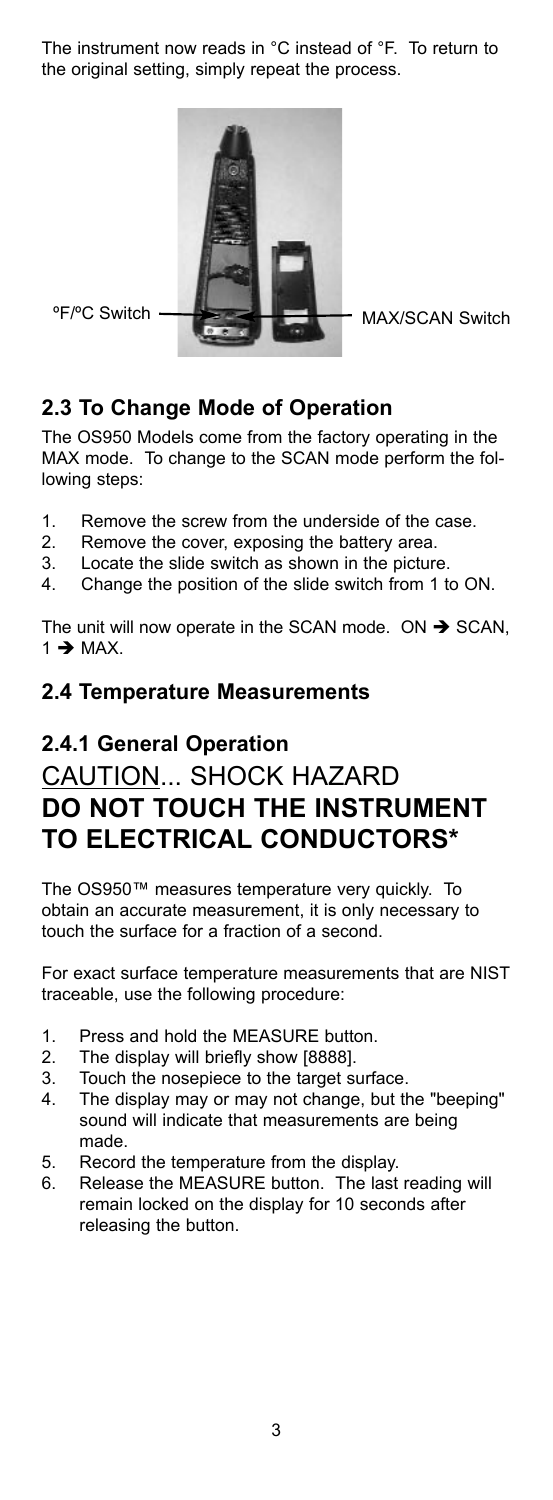## **2.4.2 Temperature Measurement of Moving Targets**

To measure moving targets that are not possible to touch, use the following procedure:

- 1. Press and hold the MEASURE button.
- 2. The display will briefly show [8888].
- 3. Bring the nosepiece as close as possible to the target, preferably within 1/32 inch (1 mm). \*\*
- 4. The display may or may not change, but the "beeping" sound will indicate that measurements are being made.
- 5. Record the temperature from the display.
- 6. Release the MEASURE button. The last reading will remain locked on the display for 10 seconds after releasing the button.

\*\* If the surface is metallic, be sure to mark it as described in the Measurement Tips section in Chapter Three.

## **2.4.3 High Temperature Targets**

When using the OS950™ to measure high temperature targets, above 100 °F, quickly touch the target's surface -- one second is long enough to get an accurate reading.

Follow the procedures described above under 2.4.1 General Operation (see pg. 5). If the OS950 makes contact with a hot surface for an extended time (10 seconds or more) the target will conduct heat. Although this will not harm the unit, the indicated temperature may be a few degrees too high. Allow a few minutes between readings for the nosepiece to cool down and stabilize.

If the OS950 makes contact with a hot surface and an error message [HI] shows on the display remove the instrument from the object immediately.

## **2.5 MAX Mode Temperature Measurements**

Use this measurement mode when making contact with the target or when the target is large. The OS950 is a wideangle thermal scanner with a fixed emissivity of 0.9. The target's temperature is continuously displayed and updated 10 times per second for as long as you hold the MEASURE button down.

The OS950 displays the average temperature of everything within the sensor's field of view measurement area. The size of the measuring area depends on the distance of the device from the target. The OS950 has a 1:1 field of view, which means that this unit will measure a 1"diameter target area when the device is 1" from the target.

## **2.5.1 General Operation**

For continuous temperature measurement of a target or for temperature measurement at a distance, use the following procedure.

- 1. Determine the appropriate measurement distance from your desired target. Best measurements are made when the OS950 is in contact with the target.
- 2. Make sure the MODE switch is on MAX.
- 3. Point the nosepiece at the target.
- 4. Press and hold the MEASURE button.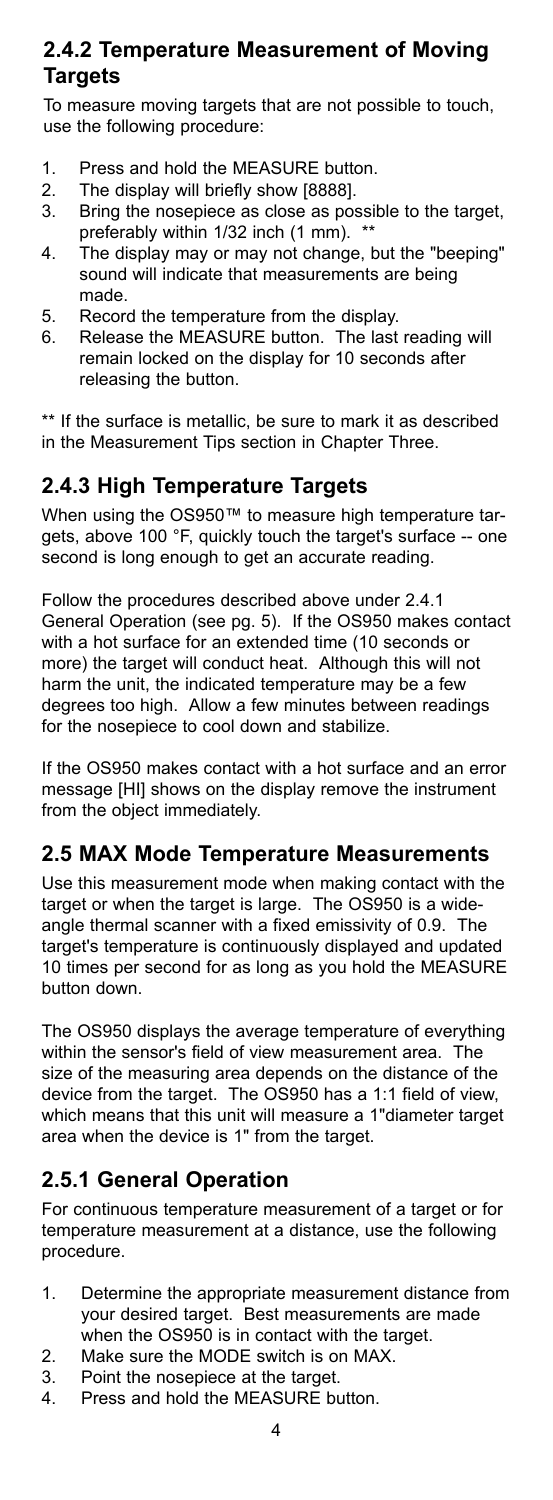- 5. Record the temperature from the display.
- 6. Release the MEASURE button. The last reading will remain locked on the display for 10 seconds after releasing the button.

## **2.6 SCAN Mode Temperature Measurements**

Use this measurement mode for thermal scanning of a target or when measuring targets located at a distance. The OS950 is a wide-angle thermal scanner with a fixed emissivity of 0.9. The target's temperature is continuously displayed and updated 10 times per second for as long as you hold the MEASURE button down.

The OS950 displays the average temperature of everything within the sensor's field of view measurement area. The size of the measuring area depends on the distance of the device from the target. The OS950 has a 1:1 field of view, which

means that this unit will measure a 1"diameter target area when the device is 1" from the target.

## **2.6.1 General Operation**

For continuous temperature measurement of a target or for temperature measurement at a distance, use the following procedure.

- 1. Determine the appropriate measurement distance from your desired target.
- 2. Make sure the MODE switch is on SCAN.
- 3. Point the nosepiece at the target.
- 4. Press and hold the MEASURE button.<br>5. Record the temperature from the disple
- Record the temperature from the display.
- 6. Release the MEASURE button. The last reading will remain locked on the display for 10 seconds after releasing the button.

# **Chapter Three - Measurement Tips**

## **3.1 Optimizing Target Area Measurements**

When performing a continuous thermal scan of a target, or measuring a target located at a distance, proper target alignment will help assure accurate results. Since the OS950's sensor measurement area is fixed at a field of view of 1 to 1, it is important to properly determine the best measuring distance from the target, to optimize the reading. A field of view of 1 to 1 means that the OS950 viewing area is 1" diameter for 1" distance from target. Optimize optical alignment, so that the OS950 views only the target and does not overlap the measurement area. See Figure below for examples of proper optical alignment.





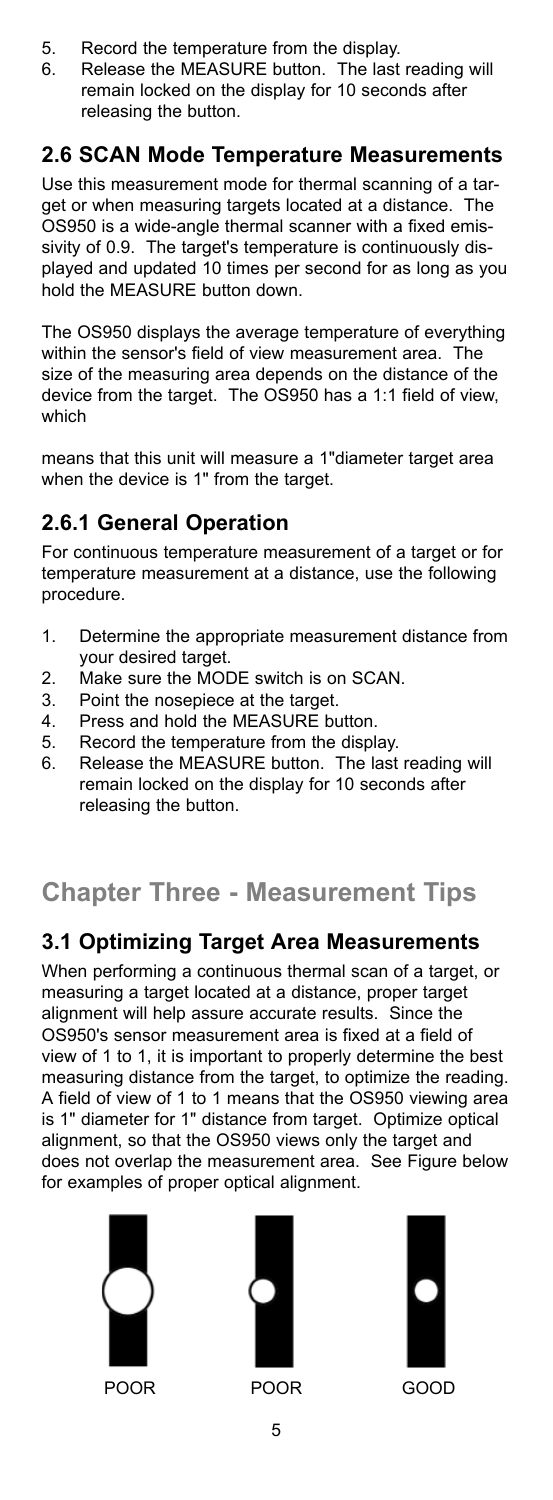## **3.2 Measuring Metallic Targets**

In general, infrared thermometers can easily measure nonmetallic surfaces because they emit most of their potential heat. Metallic surfaces, on the other hand, are poor emitters and require special treatment before infrared thermometers can accurately measure their temperature. Fortunately, that special treatment is simple and can be easily accomplished by marking the metallic surface you wish to measure with a non-metallic substance such as a solid paint marker. Other substances such as grease, oil, or tape may also be used. It is only necessary to mark an area slightly larger that the OS950 nosepiece, when operating in AECS mode. When operating in MAX or SCAN modes, mark the appropriate target area for the measuring distance from the target, based on a 1 to 1 Field of View.

## **3.3 Optimizing AESC Measurements for NIST Traceablity**

If you look at the OS950's nosepiece, you will see that it is really a small reflective cup with the sensor's window at its base. When the OS950's nosepiece touches the surface of an object, that reflective cup automatically controls what the sensor sees by eliminating variables such as target emissivity and extraneous radiation. Patented by Exergen as the Automatic Emissivity Compensation System (AECS), this unique design ensures accurate readings every time. To optimize results, make sure that the nosepiece is flush with the target when possible, so that the reflective cone can complete trap out any light or incident radiation from the environment.

## **3.4 Measuring Transparent Materials**

Although transparent materials pass visible light, many visibly transparent materials are opaque in the infrared and can be directly measured by the OS950.

To test for infrared transparency, touch the OS950 to the target's surface and pass a heat source such as your hand or a penlight through the sensor's field of view on the other side of the material. If the OS950 responds to the heat source, the material is transparent in the infrared, and requires marking the surface for proper measurement. Mark the surface with an opaque non-metallic coating, such as paint or grease.

Alternatively, place a shiny metallic object, such as aluminum foil, behind the transparent material. The shiny metal will reflect the target's heat back to the OS950.

## **3.5 Measuring Wet or Icy Surfaces**

Wet or icy surfaces may interfere with the OS950's readings. Water and other liquids are good targets, but evaporation lowers their surface temperatures.

Frost forms on a surface at the freezing point of water. Frozen foods or similar targets will form frost unless the environment is controlled. If frost forms, the OS950 will measure the temperature of the frost instead of the object's temperature.

Melting ice will read slightly higher than 32 °F (0°C) because the instrument actually measures the air condensing on the ice, a reaction that generates a small amount of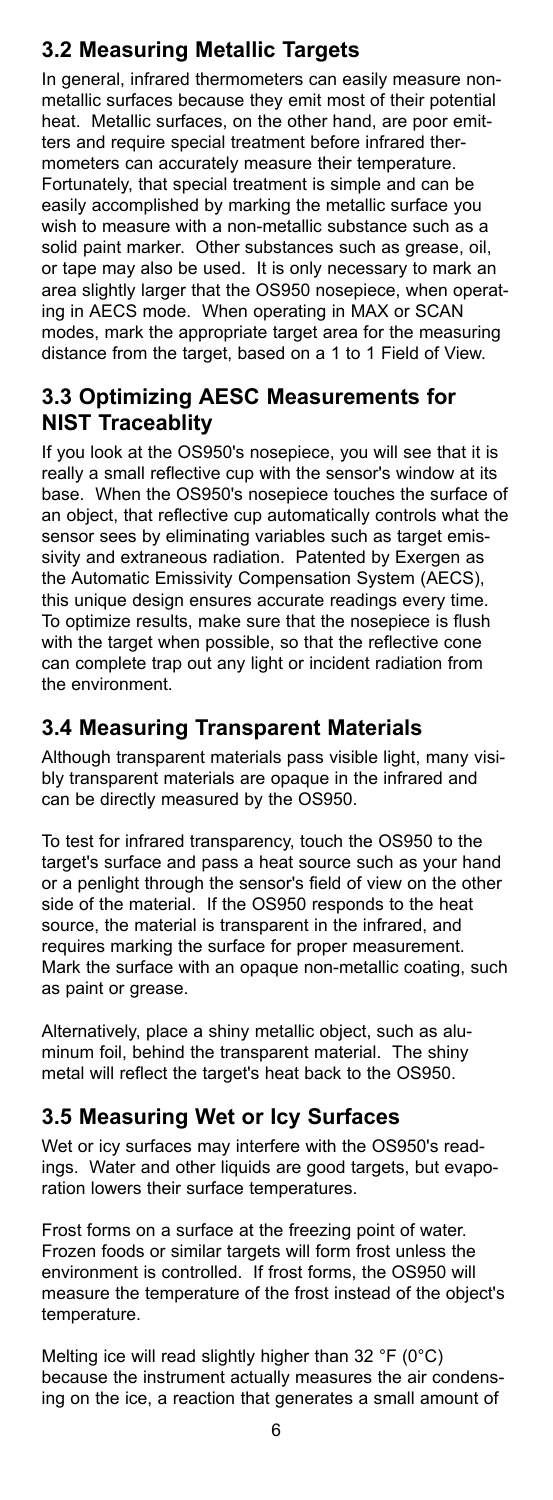heat. As long as the ice is not melting, the OS950 will accurately read its temperature.

To make an accurate target measurement, remove any ice or moisture before measuring.

## **Chapter Four - Maintenance**

The high-performance OS950 is a rugged and durable instrument, designed for long term performance reliability.

## **4.1 Battery Replacement**

Open the instrument's cover to access the battery by loosening the screw on the back of the instrument. Remove the old battery and replace it with one fresh, 9 V alkaline battery. Align the battery contacts as indicated on the case.

## **4.2 Cleaning**

The only maintenance required involves keeping the sensor window clean. This window, located at the base of the nosepiece's reflective cup, is made of a special crystal that passes infrared heat. Dirt, greasy films, or moisture on the window will interfere with the passage of infrared heat and affect the accuracy of the instrument.

If necessary, clean the sensor window and reflective cup with a cotton swab dipped in alcohol. Periodic cleaning is a good practice.

## **4.3 Storage**

When not in use, store the OS950 in a container, to protect the unit from dirt and dust. Do not store the unit in areas of extreme heat, cold, or humidity. If not using the OS950 for a long period, remove the battery from the unit.

## **4.4 Calibration**

The OS950 is factory calibrated under high quality standards. Because there are no mechanical adjustments, the instrument is able to maintain its calibration through vibration and normal use. No field calibration is necessary.

## **Chapter Five - Troubleshooting**

## **5.1 Diagnostic Codes**

The high-performance OS950™ continuously monitors its ability to produce accurate temperature readings. If either the target's temperature or the unit's ambient temperature exceeds the operational limits, the display will default to an error message.

The battery voltage is also monitored. A low battery is indicated by a separate error code. The unit will continue to operate as long as accuracy can be assured. If the battery drops below 5.7 volts, the battery is considered "dead" and the display defaults to [----].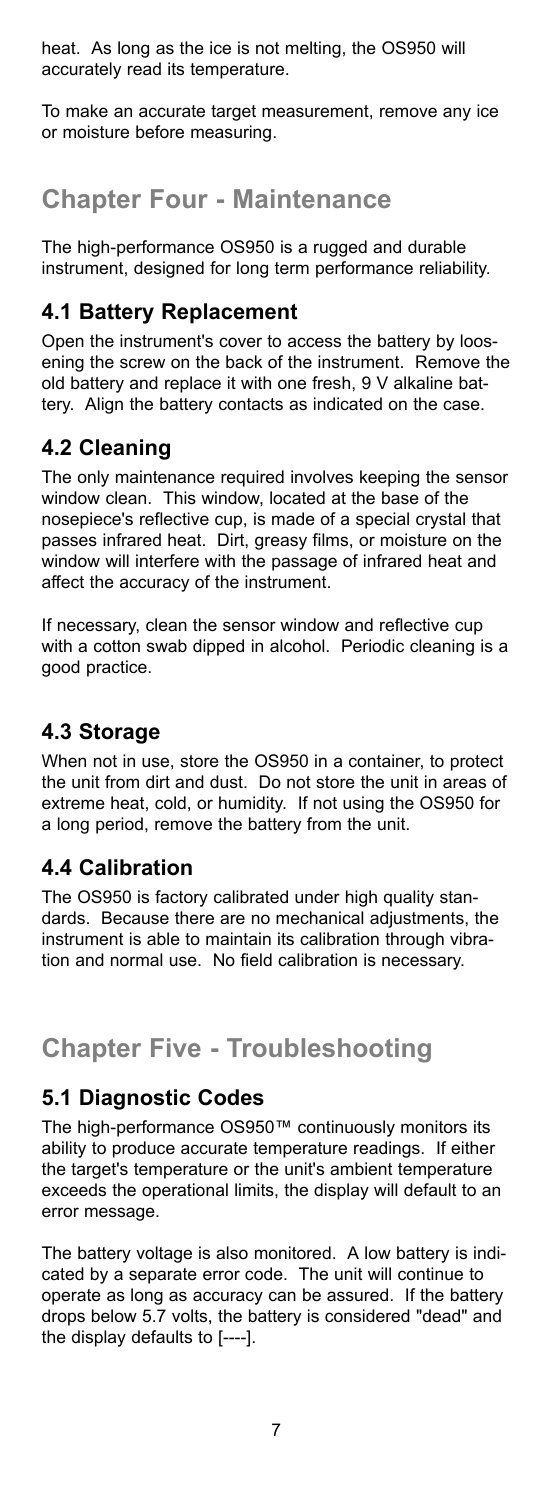If the [E-##] or [Err] error messages are displayed, the unit will not function and must be returned to the factory for repair. (See section on Warranty for return instruction).

The following charts summarize the fault condition, and the associated indication.

#### **High Target Temperature**

| Condition   | Frror<br>Code | Measurement<br>Fault              | Remedy              |
|-------------|---------------|-----------------------------------|---------------------|
| Model OS951 | [HI]          | Target $>550^\circ$ F<br>(287 °C) | Use higher<br>OS950 |
| Model OS953 | [HI]          | Target $>1000$<br>°F (538 °C)     | Use higher<br>OS950 |
| Model OS955 | [HI]          | Target $>1207$<br>°F (653 °C)     | Use higher<br>OS950 |
| Model OS956 | [HI]          | Target $>1600$<br>°F (871 °C)     | Contact<br>Omega    |

#### **Low Target Temperature**

| Condition   | Error<br>Code | Measurement<br>Fault                                        | Remedy                |
|-------------|---------------|-------------------------------------------------------------|-----------------------|
| Model OS951 | [LO]          | Target < -50 $\degree$ F Contact<br>(-45 $\degree$ C) Omega |                       |
| Model OS953 | [LO]          | Target <0 °F (-<br>18 °C)                                   | Use lower<br>OS950    |
| Model OS955 | [LO]          | Target <186 °F Use lower<br>(86 °C) 0S950                   |                       |
| Model OS956 | [LO]          | Target <186 °F<br>(86 °C)                                   | Use OS951 or<br>OS953 |

#### **Other Errors**

| Condition                   | Error<br>Code      | Measurement<br>Fault                            | Remedy                                                             |
|-----------------------------|--------------------|-------------------------------------------------|--------------------------------------------------------------------|
| High Ambient<br>Temperature | [HI A]             | Ambient $> 122$<br>$\degree$ F (50 $\degree$ C) | Move to<br>alternate<br>location                                   |
| Low Ambient<br>Temperature  | <b>ILO AI</b>      | Ambient $<$ 32<br>$\degree$ F (0 $\degree$ C)   | Move to<br>alternate<br>location                                   |
| Low Battery                 | [N/A]              | Battery power<br>low                            | Replace<br>battery                                                 |
| Dead Battery                | [----]             | Dead battery                                    | Replace<br>battery                                                 |
| Processing<br>Error         | [E-##]<br>or [Err} | Internal fault                                  | Repeat<br>measurement.<br>if error<br>remains,<br>contact<br>Omega |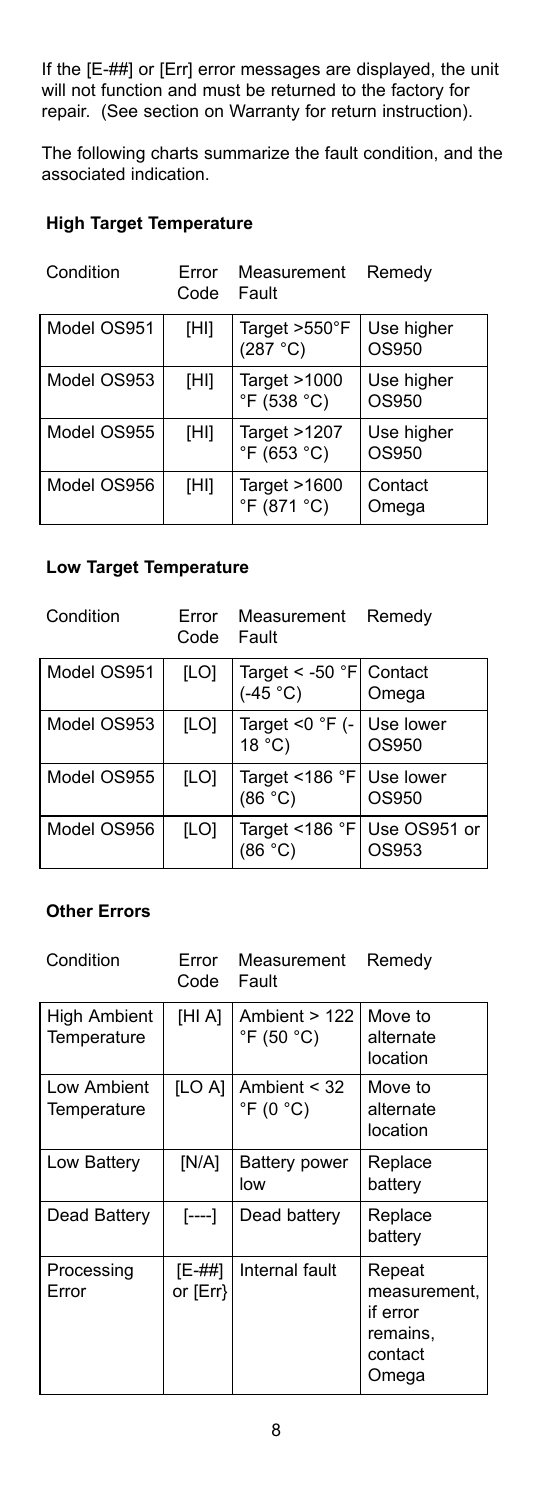## **5.2 Troubleshooting Measurement Difficulties**

If you experience measurement problems, review the following troubleshooting steps:

*Is the sensor window clean?*

Clean the sensor window and reflective cup and repeat the measurement.

*Is the target's surface non-metallic?* Coat metallic surfaces with a non-metallic finish and repeat the measurement.

*Is the target's surface transparent?* Coat transparent surfaces with an opaque non-metallic finish and repeat the measurement.

Alternatively, put a shiny metallic surface such as aluminum foil behind the transparent target and repeat the measurement.

*Was the instrument's nosepiece in contact with the surface?* Touch the nosepiece flush to the target's surface and repeat the measurement.

If after applying all of the above solutions, the instrument's accuracy is still in question, contact Omega for further help.

**Chapter Six - OS950™ Specifications**

#### **Target Temperature Range**

OS951 -50 to 550°F (-45 to 287°C) OS953 0 to 1000°C (-18 to 538°C)  $OS955 - 186$  to 1207°F (86 to 653°C) OS956 186 to 1600°F (86 to 871°C)

### **Linearity Error**

| OS951 | $± 1\%$ of reading |
|-------|--------------------|
| OS953 | $±3\%$ of reading  |
| OS955 | $±3\%$ of reading  |
| OS956 | $±3\%$ of reading  |

### **Emissivity Error**

±1% of max. difference between target temperature and instrument temperature when touching, for emissivity of 0.8 to 1.0

### **Minimum spot size diameter**

Approx. 1/4" (6.4 mm) **Repeatability** ± 0.1 °F/°C

### **NIST Traceablity**

In AECS Mode

### **Display Resolution**

0.1 °F or 0.1 °C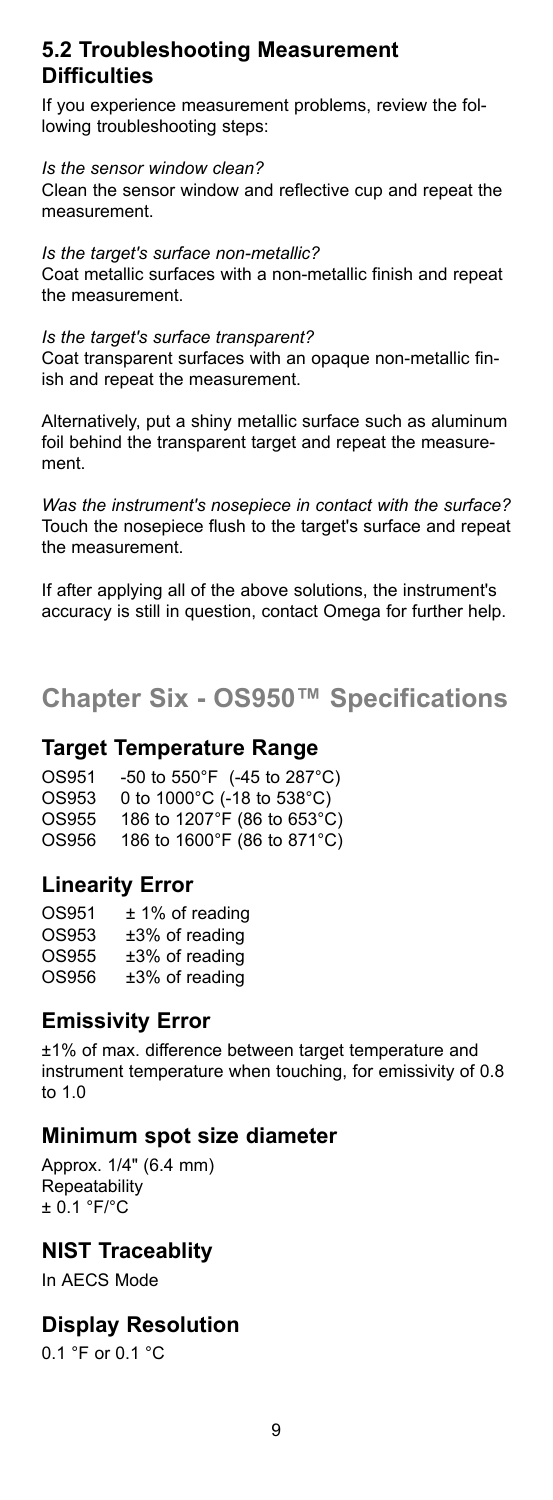**Display Update**

10 times/second

## **Measurement Response Time**

Approximately 0.1 seconds

## **Field of View**

1:1 0.63" (15.9 mm) Diameter Spot Area in AECS Mode

### **Spectral Sensitivity** 2 to 20 microns

**Battery**  One 9 volt

## **Battery Life**

5000 readings (10 seconds each)

## **Instrument Ambient Temperature**

Operating Range: 32 to 122°F (0 to 50°C) Storage Range: -22 to 140°F (-30 to 60°C)\*

*\*Extended storage at temperature extremes will reduce battery life.*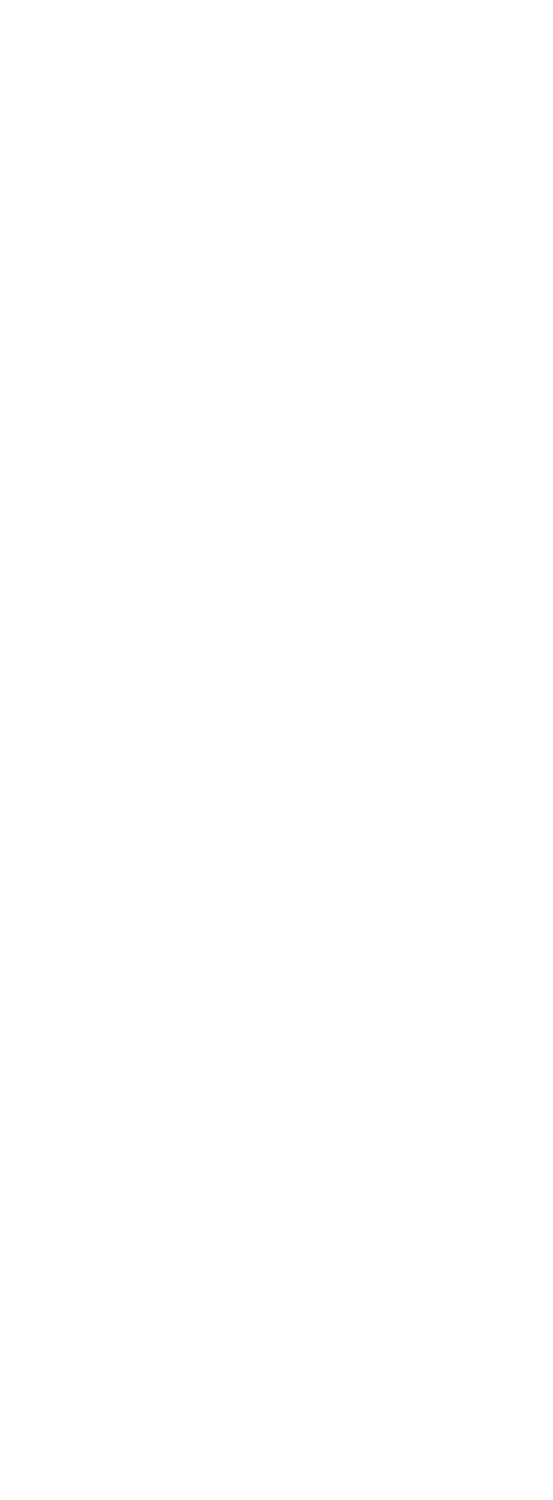÷

#### WARRANTY/DISCLAIMER

OMEGA ENGINEERING, INC. warrants this unit to be free of defects in materials and workmanship for a period of 13 months from date of purchase. OMEGA's WARRANTY adds an additional one (1) month grace period to the normal one (1) year product warranty to cover handling and shipping time. This ensures that OMEGA's customers receive maximum coverage on each product.

If the unit malfunctions, it must be returned to the factory for evaluation. OMEGA's Customer Service Department will issue an Authorized Return (AR) number immediately upon phone or written request. Upon examination by OMEGA, if the unit is found to be defective, it will be repaired or replaced at no charge. OMEGA's WARRANTY does not apply to defects resulting from any action of the purchaser, including but not limited to mishandling, improper interfacing, operation outside of design limits, improper repair, or unauthorized modification. This WARRANTY is VOID if the unit shows evidence of having been tampered with or shows evidence of having been damaged as a result of excessive corrosion; or current, heat, moisture or vibration; improper specification; misapplication; misuse or other operating conditions outside of OMEGA's control. Components which wear are not warranted, including but not limited to contact points, fuses, and triacs.

**OMEGA is pleased to offer suggestions on the use of its various products. However, OMEGA neither assumes responsibility for any omissions or errors nor assumes liability for any damages that result from the use of its products in accordance with information provided by OMEGA, either verbal or written. OMEGA warrants only that the parts manufactured by it will be as specified and free of defects. OMEGA MAKES NO OTHER WARRANTIES OR REPRESENTATIONS OF ANY KIND WHATSOEVER, EXPRESS OR IMPLIED, EXCEPT THAT OF TITLE, AND ALL IMPLIED WARRANTIES INCLUDING ANY WARRANTY OF MERCHANTABILITY AND FITNESS FOR A PARTICULAR PURPOSE ARE HEREBY DISCLAIMED. LIMITATION OF LIABILITY: The remedies of purchaser set forth herein are exclusive, and the total liability of OMEGA with respect to this order, whether based on contract, warranty, negligence, indemnification, strict liability or otherwise, shall not exceed the purchase price of the component upon which liability is based. In no event shall OMEGA be liable for consequential, incidental or special damages.**

CONDITIONS: Equipment sold by OMEGA is not intended to be used, nor shall it be used: (1) as a "Basic Component" under 10 CFR 21 (NRC), used in or with any nuclear installation or activity; or (2) in medical applications or used on humans. Should any Product(s) be used in or with any nuclear installation or activity, medical application, used on humans, or misused in any way, OMEGA assumes no responsibility as set forth in our basic WARRANTY / DISCLAIMER language, and, additionally, purchaser will indemnify OMEGA and hold OMEGA harmless from any liability or damage whatsoever arising out of the use of the Product(s) in such a manner.

#### **RETURN REQUESTS / INQUIRIES**

Direct all warranty and repair requests/inquiries to the OMEGA Customer Service Department. BEFORE RETURNING ANY PRODUCT(S) TO OMEGA, PURCHASER MUST OBTAIN AN AUTHORIZED RETURN (AR) NUMBER FROM OMEGA'S CUSTOMER SERVICE DEPARTMENT (IN ORDER TO AVOID PROCESSING DELAYS). The assigned AR number should then be marked on the outside of the return package and on any correspondence.

The purchaser is responsible for shipping charges, freight, insurance and proper packaging to prevent breakage in transit.

| FOR WARRANTY RETURNS,                 | FOR NON-WARRANTY REPAIRS,         |
|---------------------------------------|-----------------------------------|
| please have the following information | consult OMEGA for current repair  |
| available BEFORE contacting           | charges. Have the following       |
| OMEGA:                                | information available BEFORE      |
| 1. Purchase Order number under        | contacting OMEGA:                 |
| which the product was                 | 1. Purchase Order number to cover |
| PURCHASED.                            | the COST of the repair,           |
| 2. Model and serial number of the     | 2. Model and serial number of the |
| product under warranty, and           | product, and                      |
|                                       |                                   |

- 3. Repair instructions and/or specific problems relative to the product. 3. Repair instructions and/or specific problems relative to the product.
- 

**College** 

OMEGA's policy is to make running changes, not model changes, whenever an improvement is possible. This affords our customers the latest in technology and engineering.

OMEGA is a registered trademark of OMEGA ENGINEERING, INC. © Copyright 2001 OMEGA ENGINEERING, INC. All rights reserved. This document may not be copied, photocopied, reproduced, translated, or reduced to any electronic medium or machine-readable form, in whole or in part, without the prior written consent of OMEGA ENGINEERING, INC.